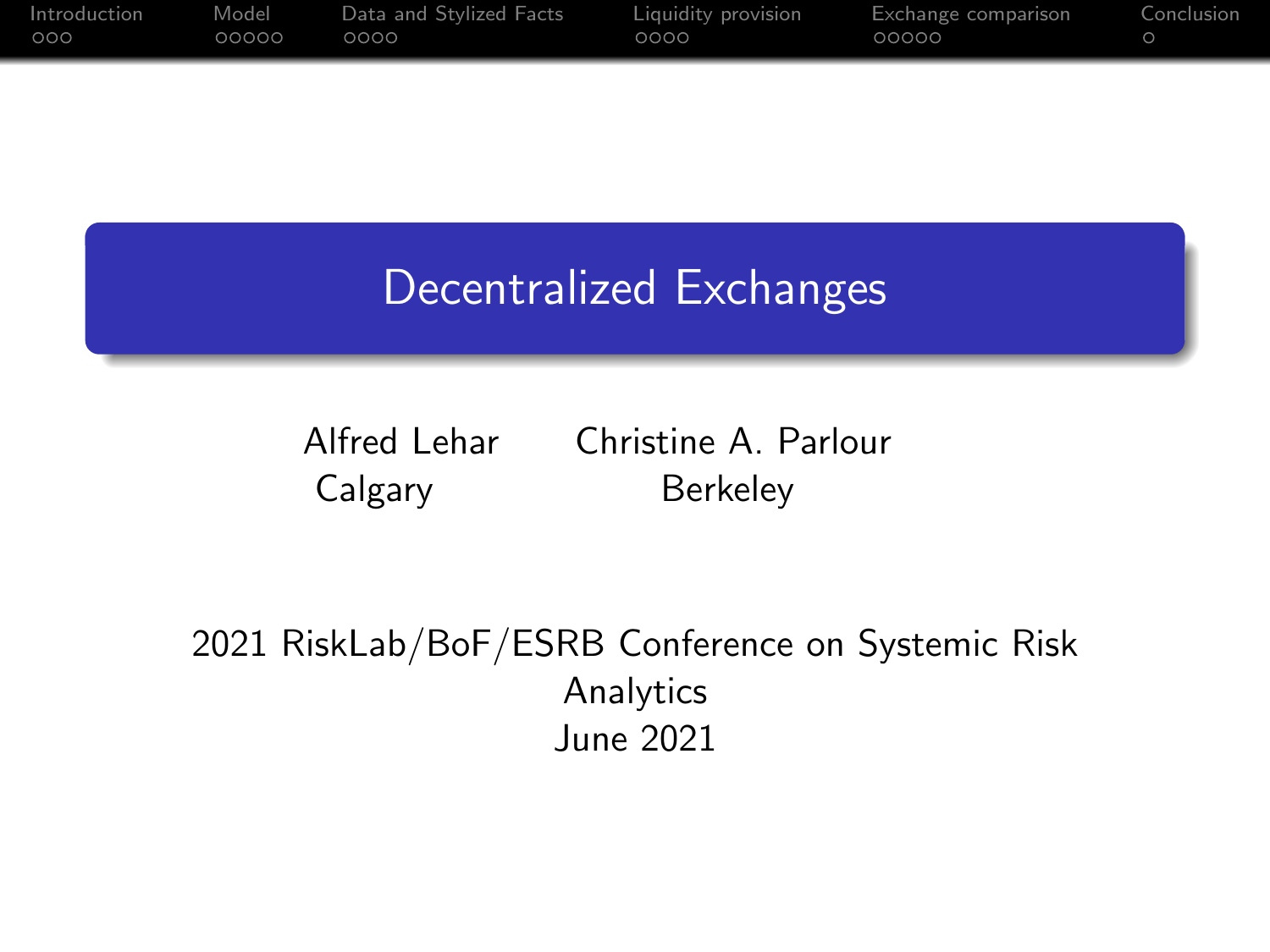<span id="page-1-0"></span>

| Introduction | Model | Data and Stylized Facts | Liauidity provision | Exchange comparison | Conclusion |
|--------------|-------|-------------------------|---------------------|---------------------|------------|
| $\bullet$    | 00000 | ೧೧೧೧                    | 0000                | 00000               |            |
| Introduction |       |                         |                     |                     |            |

- Most modern exchanges are operated as a variant of an open electronic limit order book.
- It is viewed as an most efficient way of providing liquidity.
- Key assumption are perfectly competitive market makers, obtaining zero profit
- . Investments into high frequency trading, co-location
- Liquidity traders try to carve out a competitive niche and extract rents
- We examine a new form of liquidity provision liquidity pools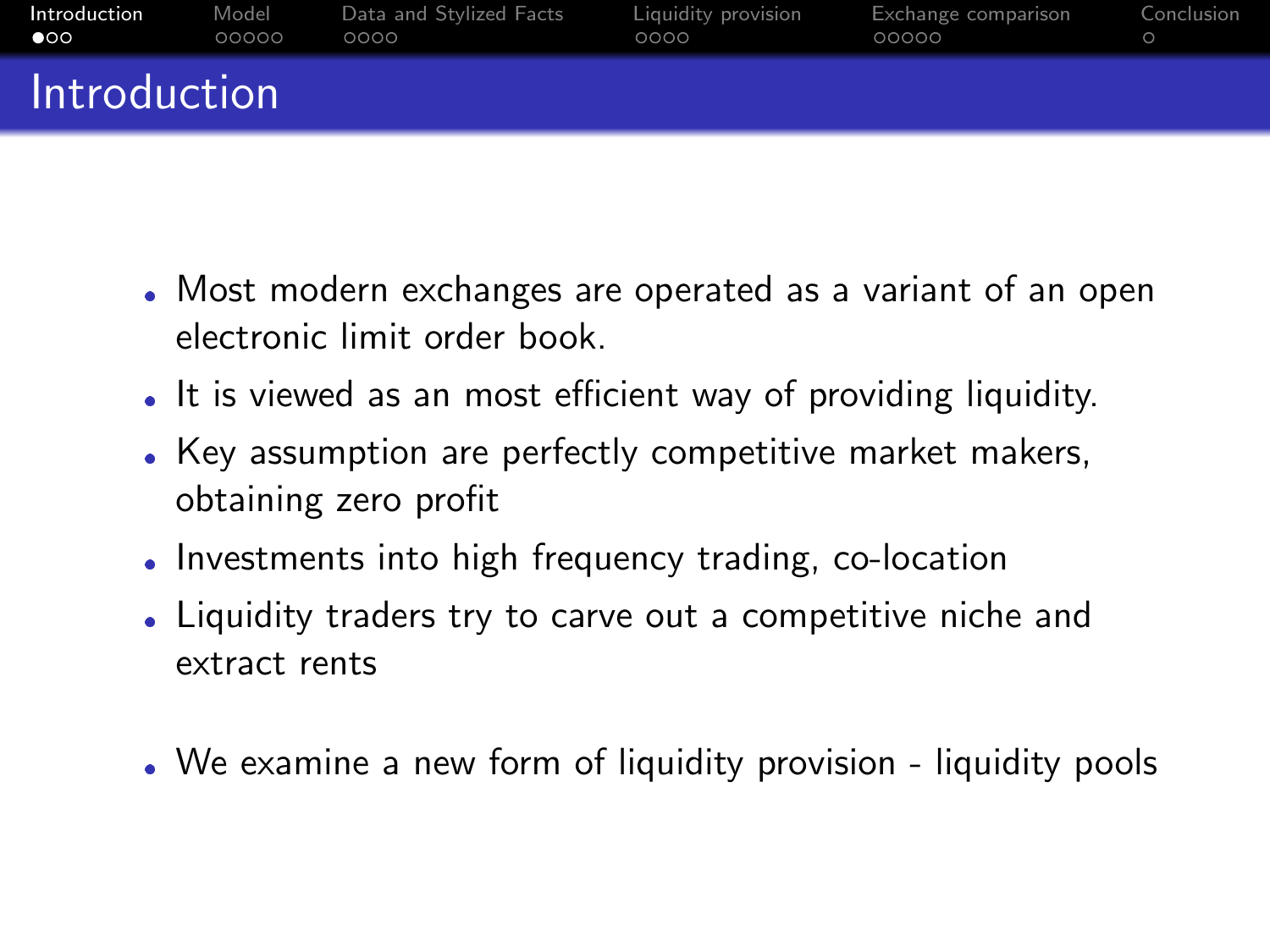| Introduction | Model | Data and Stylized Facts | Liquidity provision | Exchange comparison | Conclusion |
|--------------|-------|-------------------------|---------------------|---------------------|------------|
| ററെ          | 00000 | 0000                    | 0000                | 00000               |            |
| Main finding |       |                         |                     |                     |            |

- Liquidity pools can dominate limit order markets when
	- There are many uninformed traders
	- Prices do not move by much
	- Incentives to invest in high frequency trading are strong
- Liquidity pools
	- track limit order market prices
	- can have lower price impact
	- have lower variation in price impact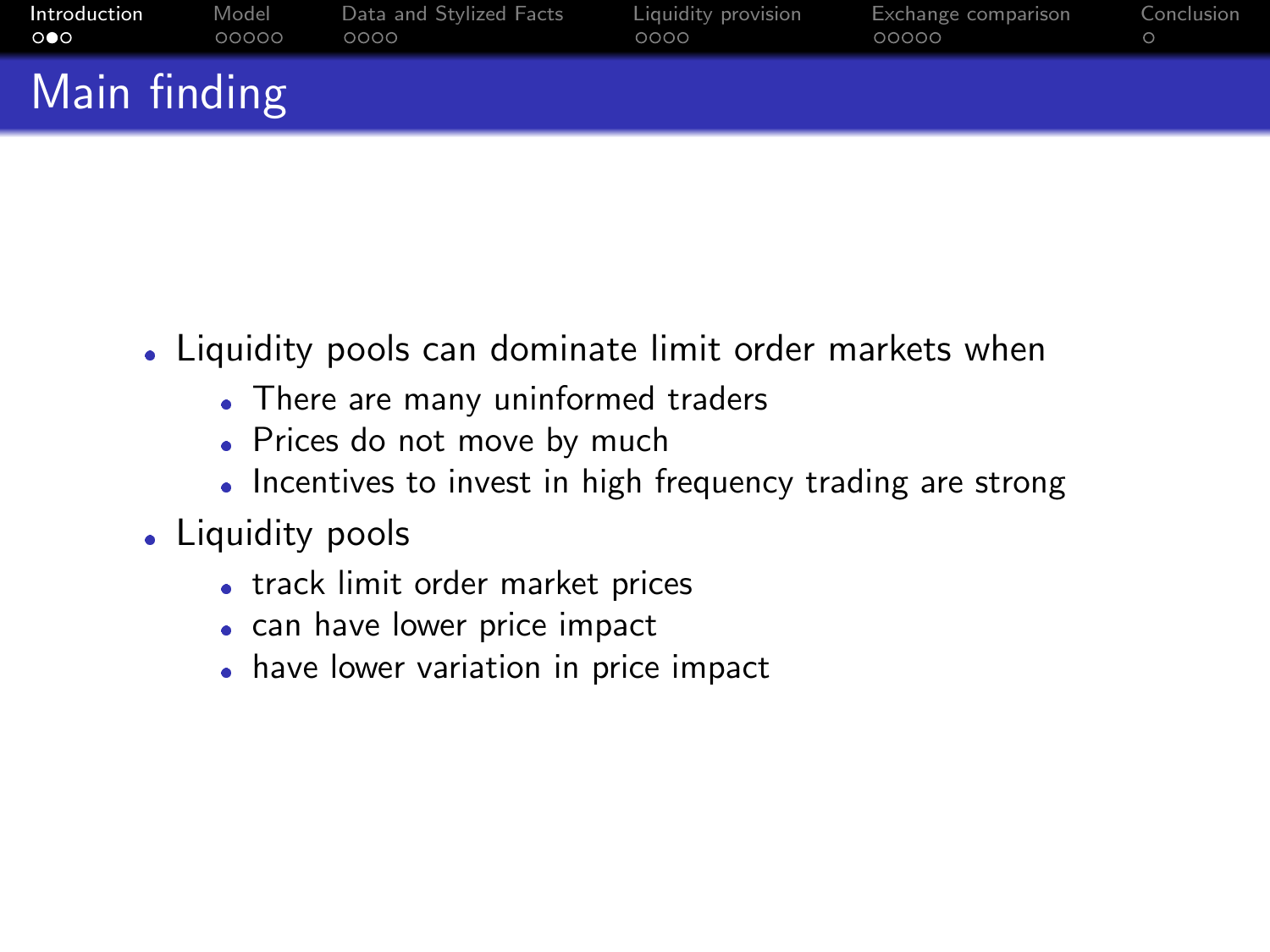| Introduction          | Model | Data and Stylized Facts | Liauidity provision | Exchange comparison | Conclusion |
|-----------------------|-------|-------------------------|---------------------|---------------------|------------|
| $\circ \circ \bullet$ | 00000 | 0000                    | 0000                | 00000               |            |
| The Uniswap system    |       |                         |                     |                     |            |

- Uniswap is a large, decentralized finance swap facility.
- Part of the new "Decentralized Finance" or DeFi
- Daily Trading Volume is over 3 billion USD.
- Posted Liquidity is over 7.5 billion USD
- Uniswap comprises tens of thousands of liquidity pools.
- Anyone can be a liquidity provider
- Trading: send token A to the pool, receive token B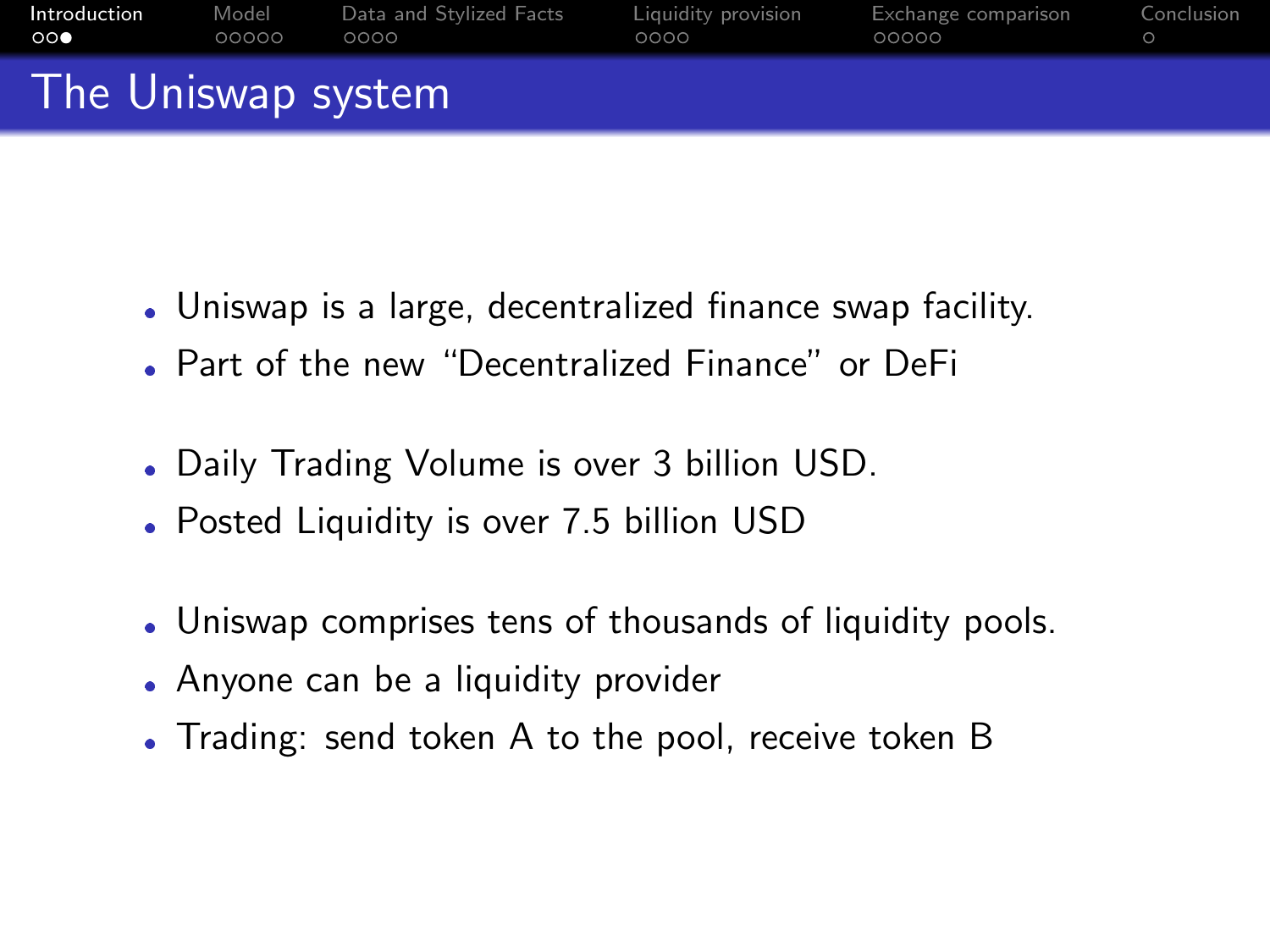<span id="page-4-0"></span>

| Introduction      | Model          | Data and Stylized Facts | Liauidity provision | Exchange comparison | Conclusion |
|-------------------|----------------|-------------------------|---------------------|---------------------|------------|
| 000               | $\bullet$ 0000 | റററെ                    | 0000                | 00000               |            |
| Setup and Players |                |                         |                     |                     |            |

- Asset
	- $\bullet$  current value  $p_0$
	- With probability  $\alpha$  innovation:  $p_0 + \sigma$  or  $p_0 \sigma$
- Traders
	- $\bullet$  Liquidity trader: trades for exogenous motive quantity  $q$ : arrives when there is no innovation
	- Arbitrageur: Learns about innovation and trades on it
	- Liquidity providers: unaware which type of trader they face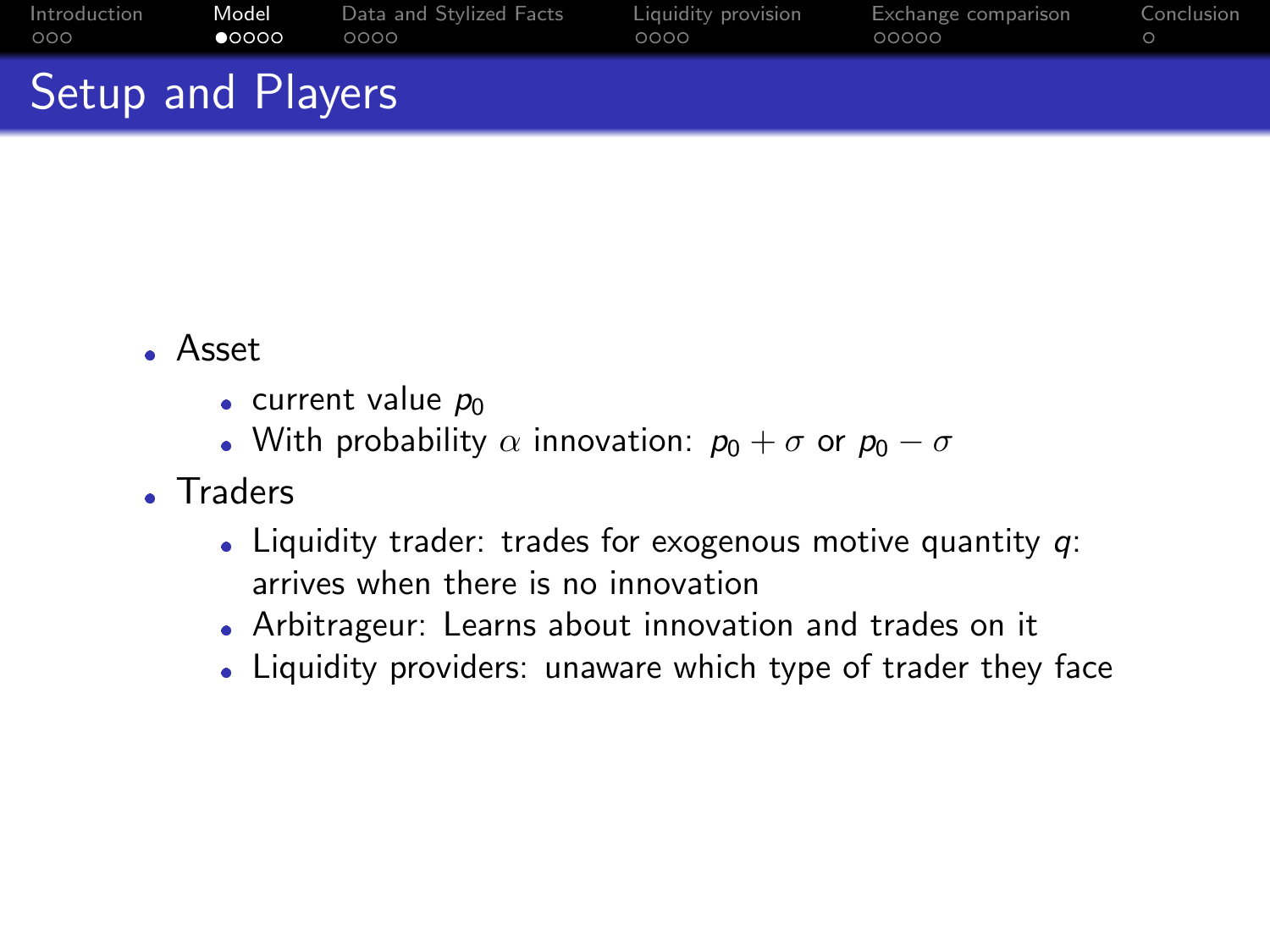| Introduction       | Model | Data and Stylized Facts | Liquidity provision | Exchange comparison | Conclusion |
|--------------------|-------|-------------------------|---------------------|---------------------|------------|
| 000                | ററേററ | 0000                    | ററററ                | 00000               |            |
| Limit order market |       |                         |                     |                     |            |

- Competitive liquidity providers
	- gain from selling to liquidity trader
	- $\bullet$ lose from trading with arbitrageur post innovation
	- break even on average
	- narrower spread
- Liquidity providers can invest in a technology that gives them a chance for a market niche where they have market power
	- High frequency trading
	- Learn if an institutional trader is placing a large order
	- Learning information faster than others
- Monopolist liquidity provider
	- charges high spread
	- $\bullet\,$  either  $p_0+\sigma$  or  $p_0-\sigma$
- Technology is wasteful and costly (cost  $a$ )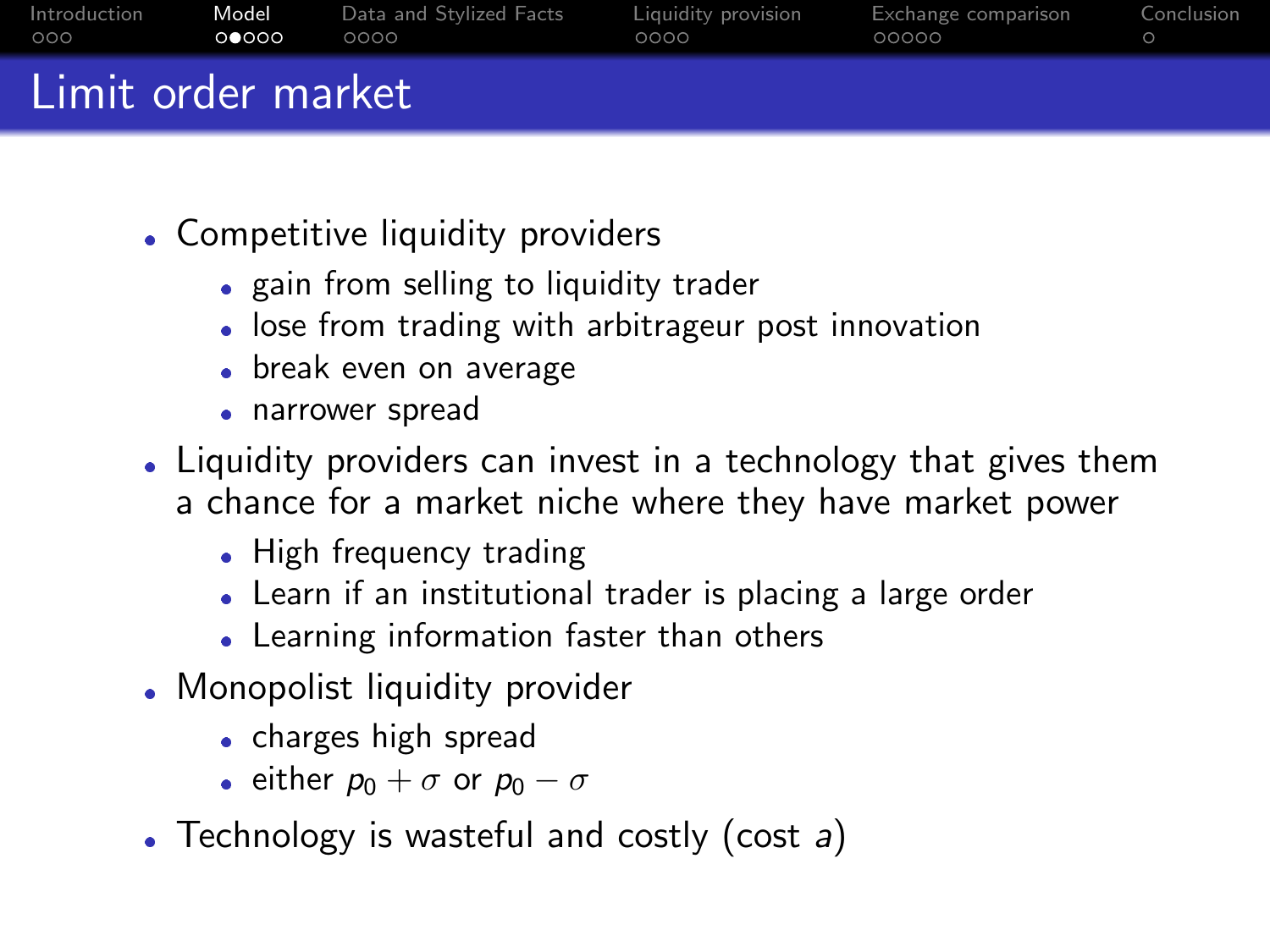

- Suppose that there is a pool with E and T
- $\bullet$  The exchange rate is E/T
- Liquidity demanders pay a fixed, proportional fee.
- Price impact: Trading will move the price in a deterministic fashion
- $\bullet$ The exchange rate is determined by a "bonding curve."
- This mechanically relates Eth to the Token, so that

$$
(E+\Delta_E)(T+\Delta_T)=k
$$

 $\bullet$  An infinitesimal small trader pays  $\mathsf{E}/\mathsf{T}$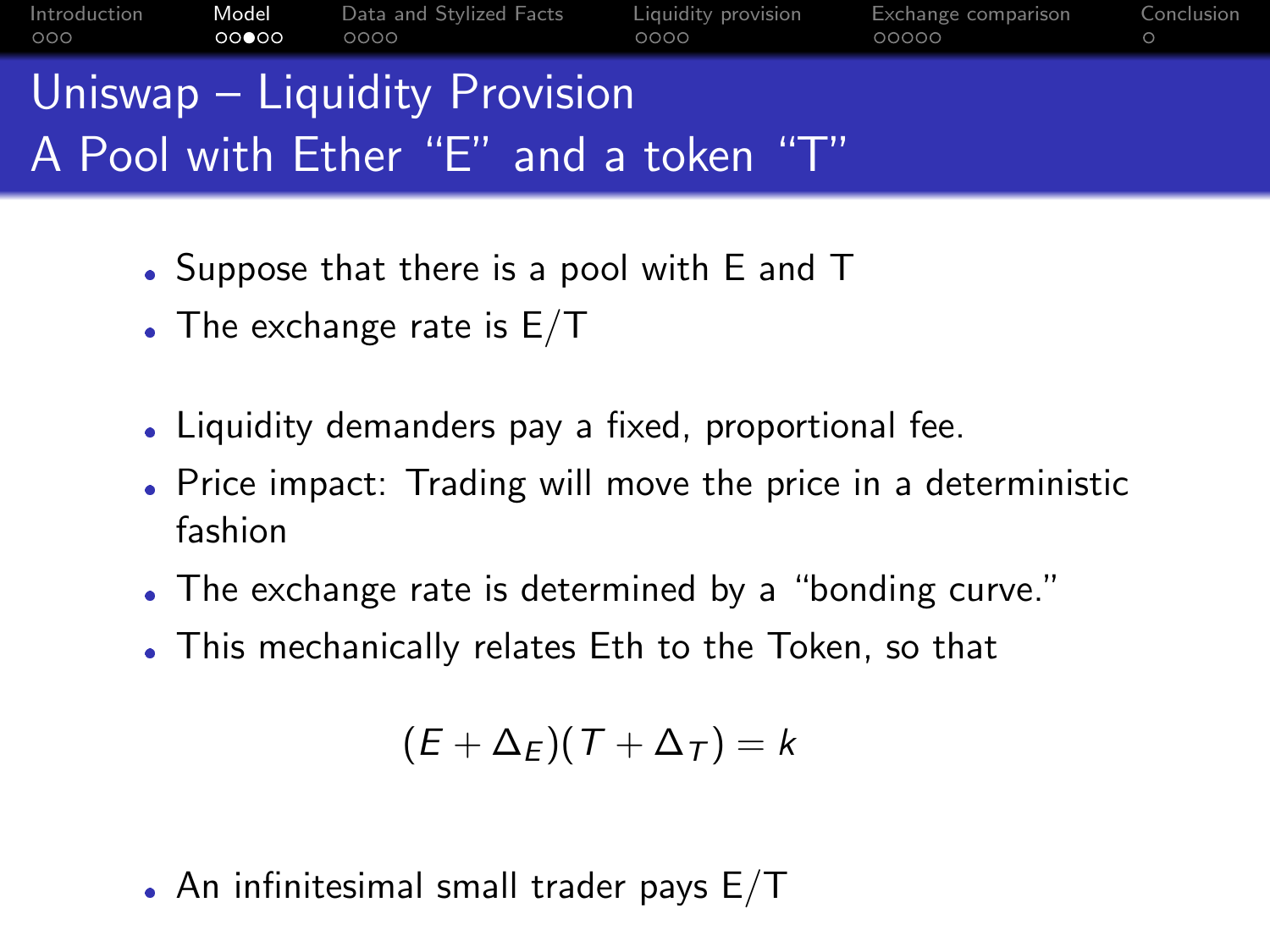| Introduction | Model | Data and Stvlized Facts | Liauidity provision | Exchange comparison | Conclusion |
|--------------|-------|-------------------------|---------------------|---------------------|------------|
| OOO.         | 00000 | 0000                    | 0000                | 00000               |            |
|              |       | IniSwan-Price Impact    |                     |                     |            |





Figure: A bonding curve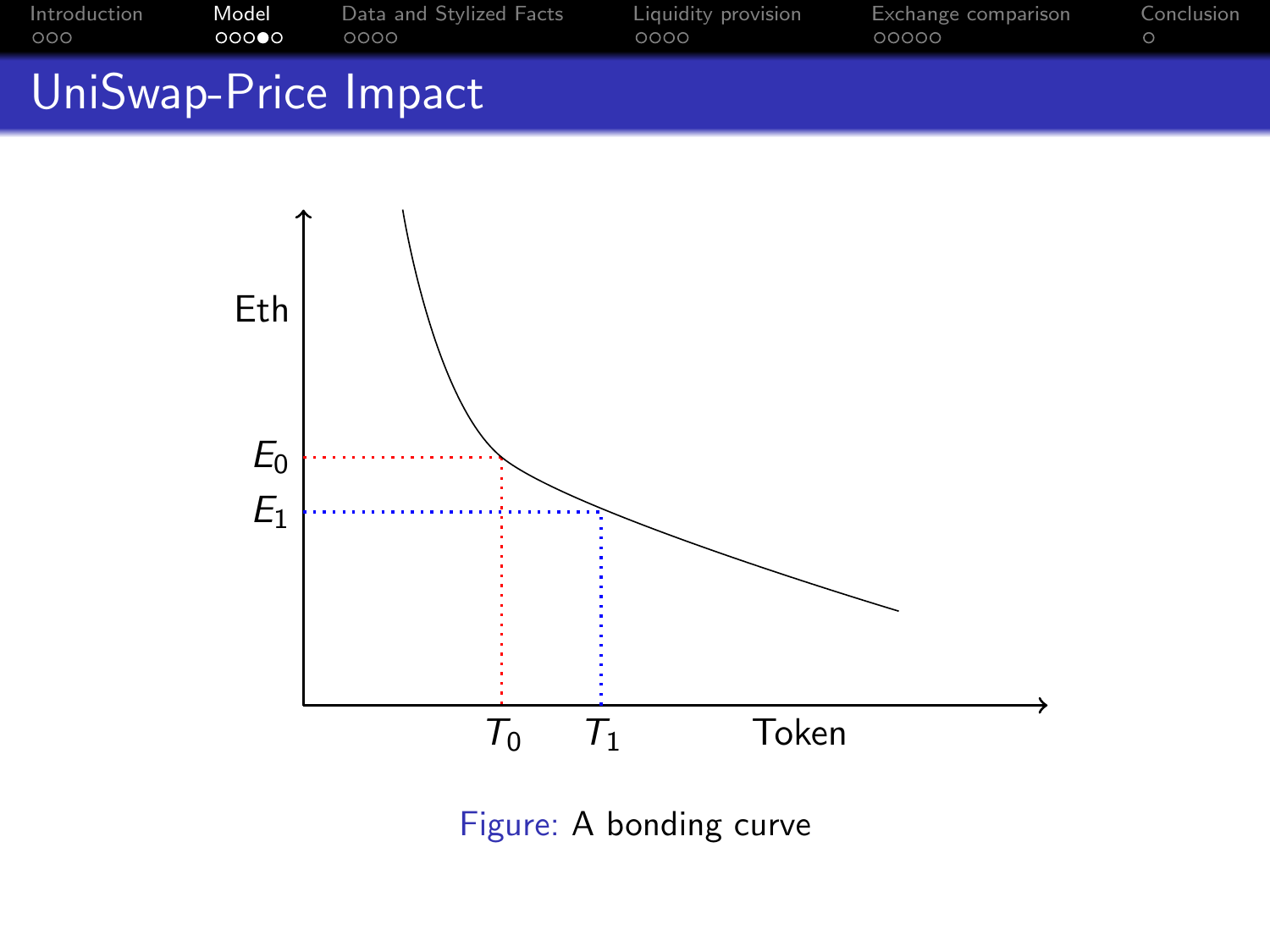

- Liquidity providers earn a fee  $\tau$  per trade
- Liquidity trader no change in 'true price'
	- $\bullet\,$  Pushes price from  $\rho_0 = E_0/\mathcal{T}_0$  to  $E_1/\mathcal{T}_1$
	- $\bullet$  An arbitrageur arrives and pushes price back from  $E_1/\mathcal{T}_1$  to  $E_0/T_0$
	- $\bullet$  No change in value for liquidity providers except collecting 2  $\times$ fee
- Arbitrageur change in 'true price'
	- Liquidity pool quotes price  $\rho_0$
	- $\bullet\,$  assume true price is  $\rho_0\pm\sigma$
	- $\bullet$ Price is stale
	- $\bullet$ arbitrageur will take advantage of mispricing
	- pool gets picked off
	- Liquidity providers lose out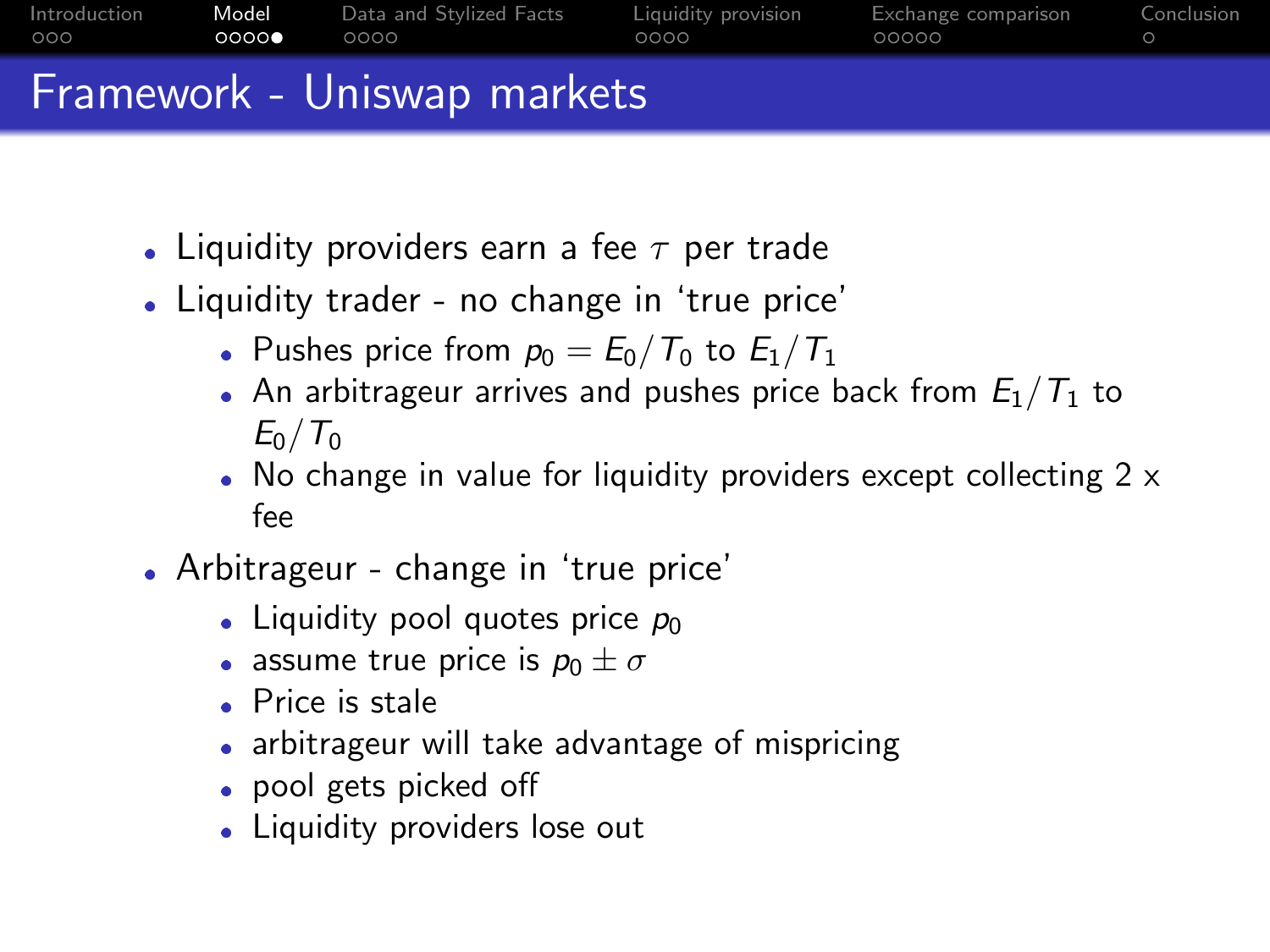<span id="page-9-0"></span>

| Introduction | Model | Data and Stylized Facts | Liauidity provision | Exchange comparison | Conclusion |
|--------------|-------|-------------------------|---------------------|---------------------|------------|
| 000          | 00000 | $\bullet$ 000           | 0000                | 00000               |            |
|              |       | Types of Transactions   |                     |                     |            |

- List of all UniSwap V1 and V2 liquidity pools from factory contract transactions.
- 36,958 individual liquidity pools, consisting of 3,937 V1 pools and 33,021 V2 pools.
- We have 47,204,920 transactions on Uniswap from its inception on November 2, 2018 until May 20, 2021.
- 1,084,581 liquidity injections
- 582,063 withdrawals of liquidity
- 45,481,500 trades of tokens.
- rest complex transactions or flash swaps.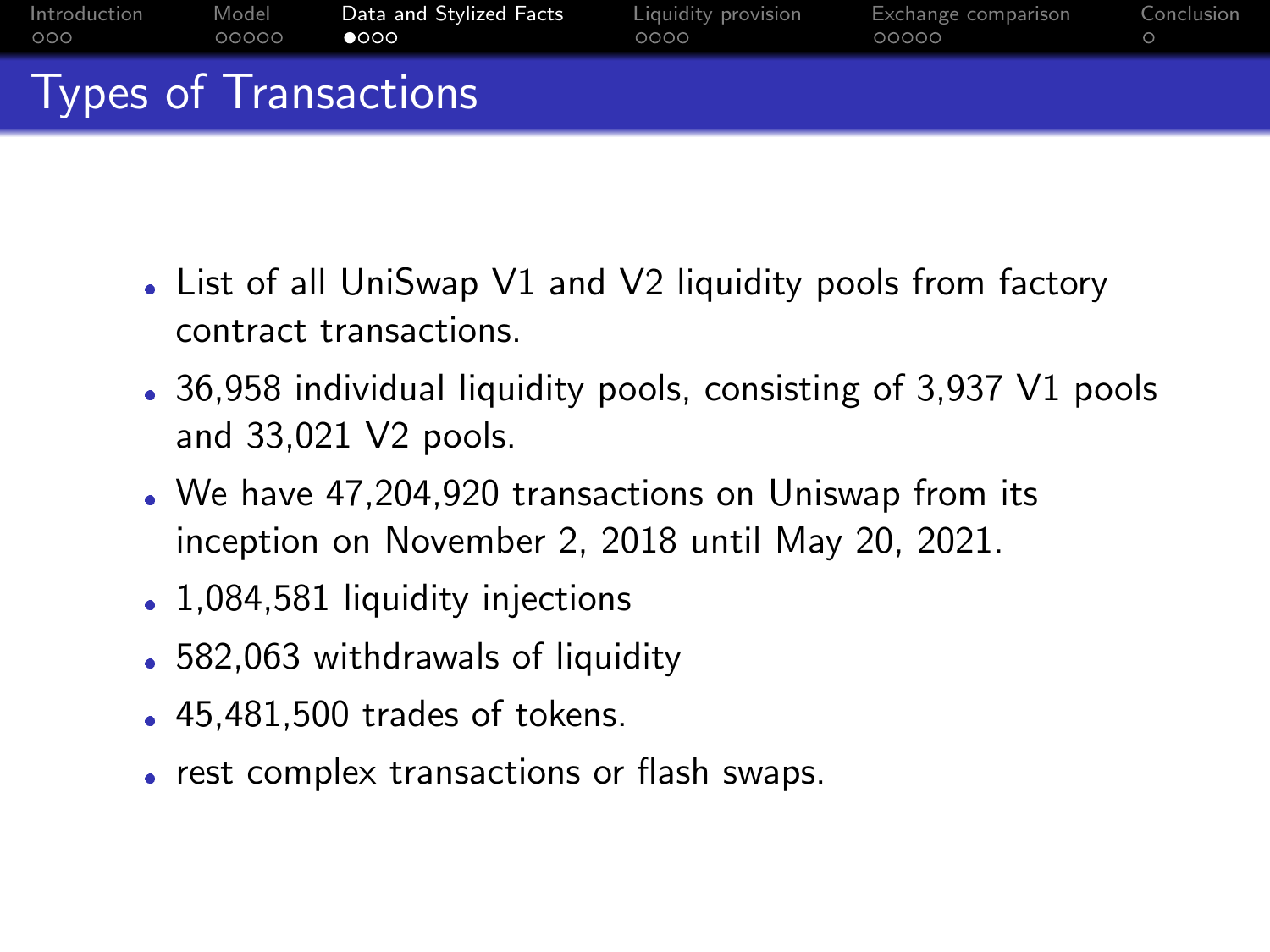| Introduction                                    | Model | Data and Stylized Facts | Liquidity provision | Exchange comparison | Conclusion |
|-------------------------------------------------|-------|-------------------------|---------------------|---------------------|------------|
| OOO.                                            | OOOOO | ററേറ                    | $0000 -$            | 00000               |            |
| the contract of the contract of the contract of |       |                         |                     |                     |            |

|  | Largest Exchanges |
|--|-------------------|
|--|-------------------|

| Token 1           |              | Token 2                 |             | Number       | Volume | Volume     | Pool size |
|-------------------|--------------|-------------------------|-------------|--------------|--------|------------|-----------|
|                   |              |                         |             | Transactions | (ETH)  | (USD)      | (ETH)     |
|                   |              | Panel A: Uniswap V2     |             |              |        |            |           |
| Wrapped Ether     | <b>WETH</b>  | Tether USD              | <b>USDT</b> | 7,516.2      | 83.445 | 72.383.925 | 211,915   |
| USD Coin          | <b>USDC</b>  | Wrapped Ether           | WETH        | 5,757.4      | 81,018 | 71,535,793 | 197,864   |
| Dai Stablecoin    | DAI          | Wrapped Ether           | WETH        | 3,008.9      | 46,683 | 36,897,989 | 162,671   |
| Uniswap           | UNI          | Wrapped Ether           | WETH        | 2.429.9      | 31.156 | 26.624.652 | 53,511    |
| Wrapped BTC       | WBTC.        | Wrapped Ether           | WETH        | 957.9        | 29.277 | 23.932.848 | 284.151   |
| Fei USD           | FEI          | Wrapped Ether           | WETH        | 288.6        | 26,780 | 68,605,073 | 374,990   |
| yearn.finance     | YFI          | Wrapped Ether           | WETH        | 872.1        | 19,994 | 9,318,935  | 27,322    |
| Tendies Token     | <b>TEND</b>  | Wrapped Ether           | WETH        | 144.3        | 16.260 | 24.569.585 | 724       |
| <b>SushiToken</b> | <b>SUSHI</b> | Wrapped Ether           | WETH        | 894.5        | 14,860 | 6,750,425  | 77,097    |
| Wrapped Ether     | <b>WETH</b>  | Truebit                 | TRU         | 3,680.3      | 14,171 | 43,746,104 | 1,647     |
|                   |              | Panel B: Uniswap V1     |             |              |        |            |           |
| Ether             | <b>ETH</b>   | Dai Stablecoin          | DAI         | 540.6        | 2,681  | 524,088    | 9,226     |
| Ether             | <b>ETH</b>   | <b>HEX</b>              | <b>HEX</b>  | 219.4        | 1,801  | 378,702    | 22,300    |
| Ether             | <b>ETH</b>   | USD Coin                | <b>USDC</b> | 258.0        | 1,274  | 287,165    | 6,858     |
| Ether             | <b>ETH</b>   | Maker                   | MKR         | 118.3        | 1,101  | 217.221    | 11,010    |
| Ether             | <b>ETH</b>   | LoopringCoin V2         | LRC.        | 20.5         | 983    | 365,065    | 794       |
| Ether             | <b>ETH</b>   | Sai Stablecoin v1.0     | SAI         | 166.4        | 770    | 153,078    | 5,030     |
| Ether             | <b>ETH</b>   | Synthetix Network Token | <b>SNX</b>  | 124.8        | 700    | 130.702    | 3,480     |
| Ether             | <b>ETH</b>   | Synth sETH              | <b>sETH</b> | 44.1         | 576    | 110,465    | 26,579    |
| Ether             | <b>ETH</b>   | UniBright               | <b>UBT</b>  | 108.0        | 279    | 58,212     | 635       |
| Ether             | ETH          | Pinakion                | <b>PNK</b>  | 40.7         | 197    | 59,877     | 1,544     |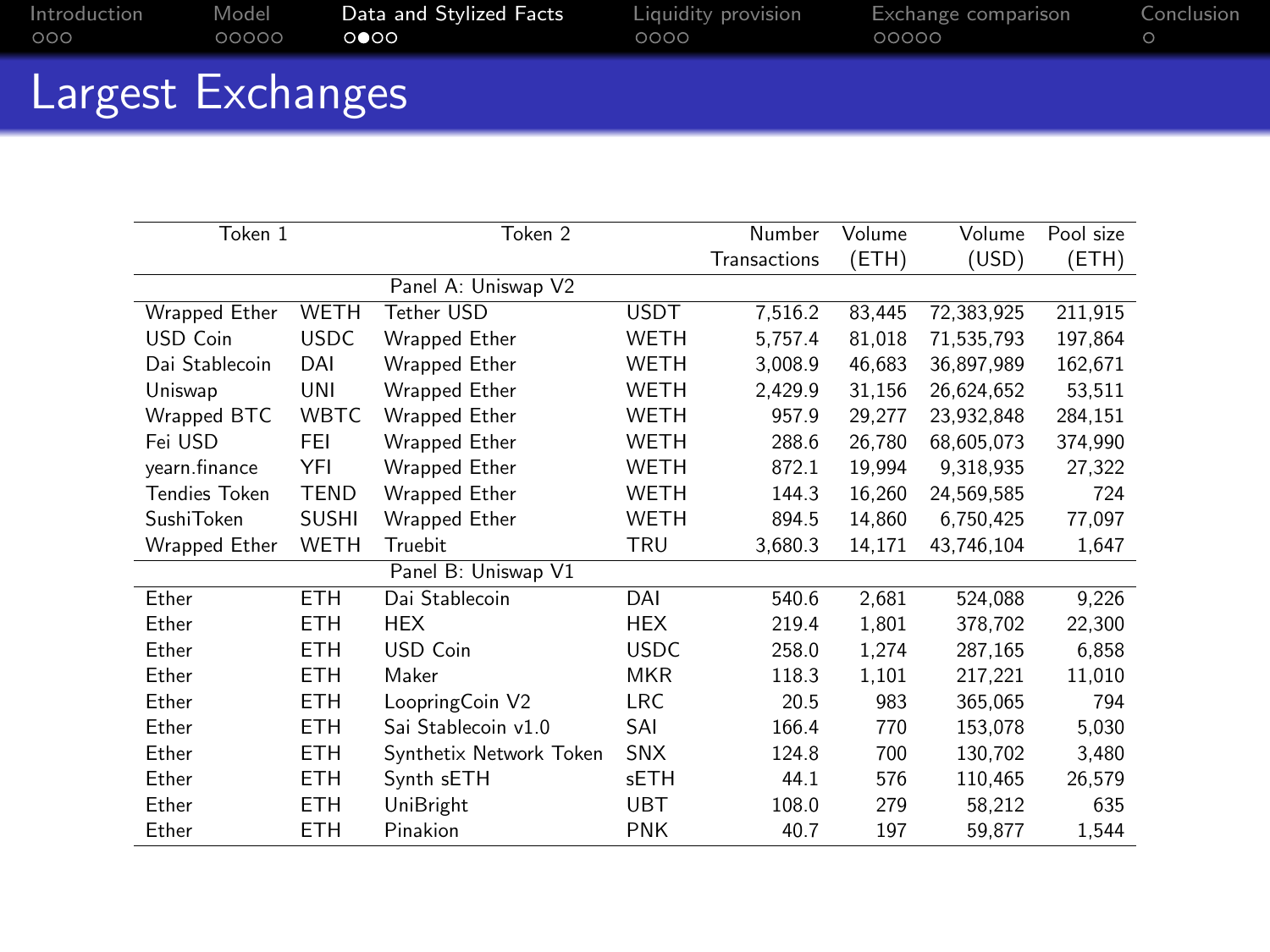|  | Network of largest pools |  |  |
|--|--------------------------|--|--|

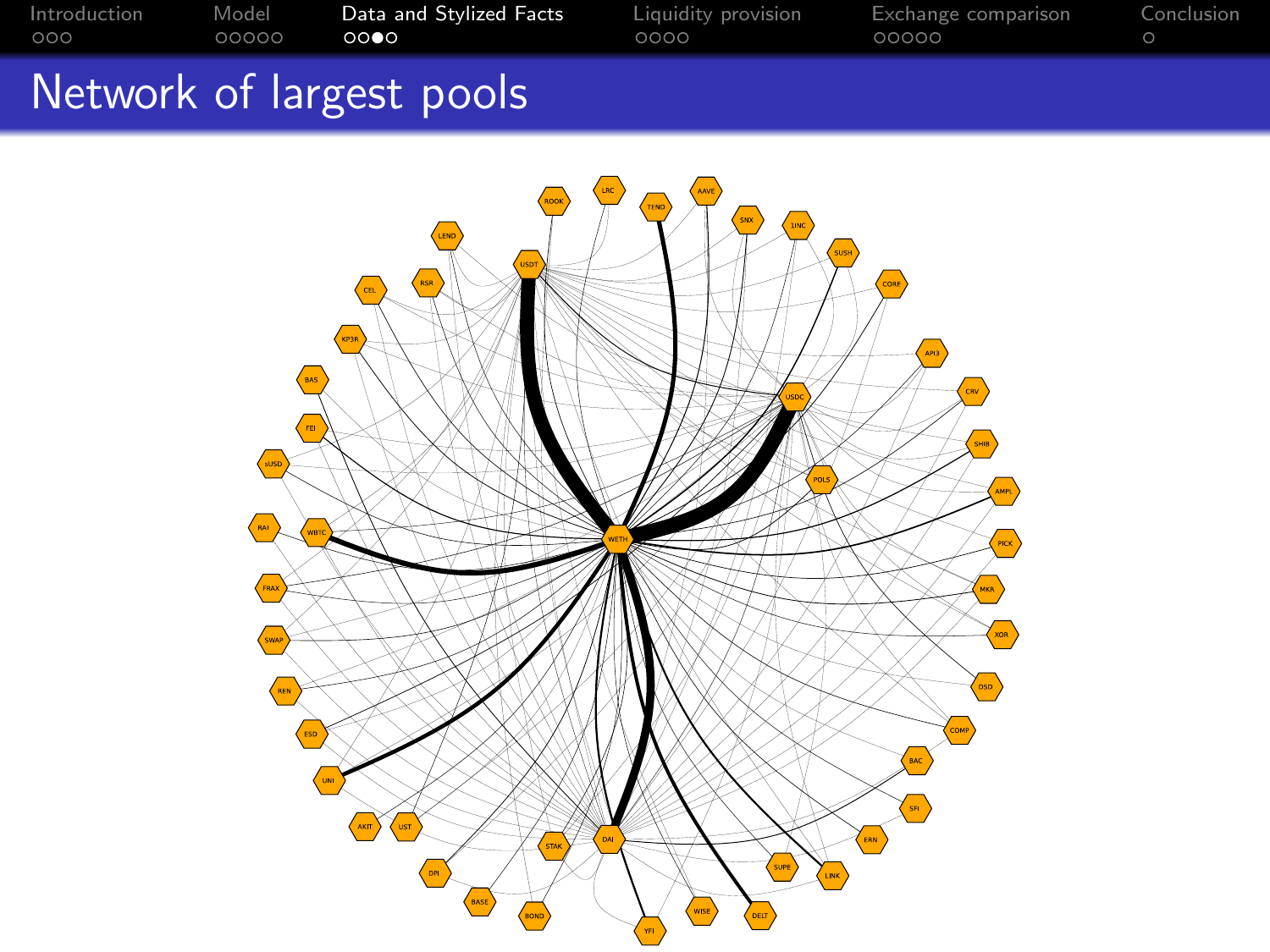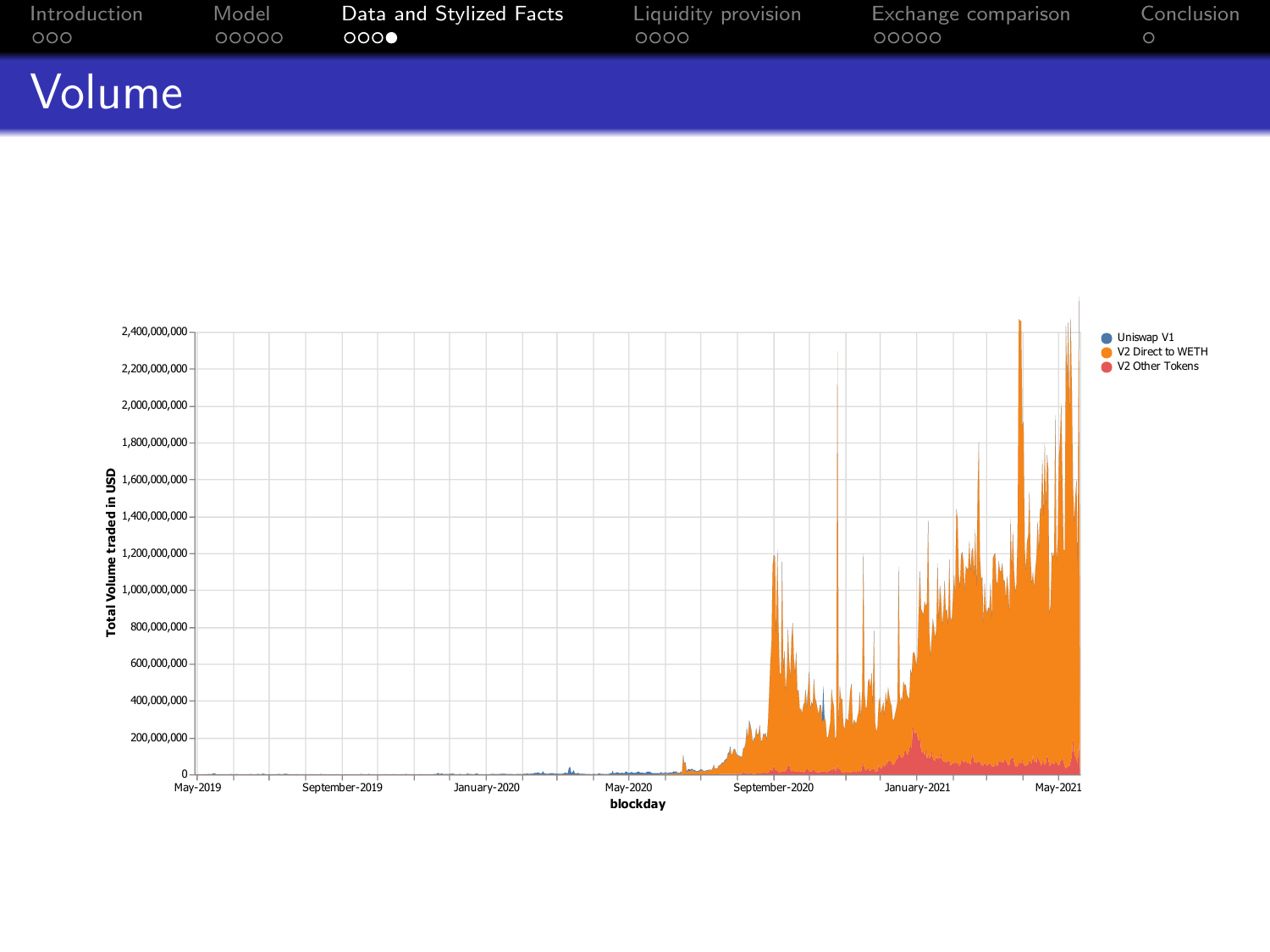<span id="page-13-0"></span>

| Introduction | Model | Data and Stvlized Facts   | Liauidity provision | Exchange comparison | Conclusion |
|--------------|-------|---------------------------|---------------------|---------------------|------------|
| 000          | 00000 | OOOO                      | $\bullet$           | 00000               |            |
|              |       | Optimal poolsize - Theory |                     |                     |            |

- $\bullet$  Fee revenue  $=$  Losses from quoting stale prices
- Fee revenues get shared among liquidity providers
- As losses increase pool shrinks to increase revenue per unit of liquidity provided

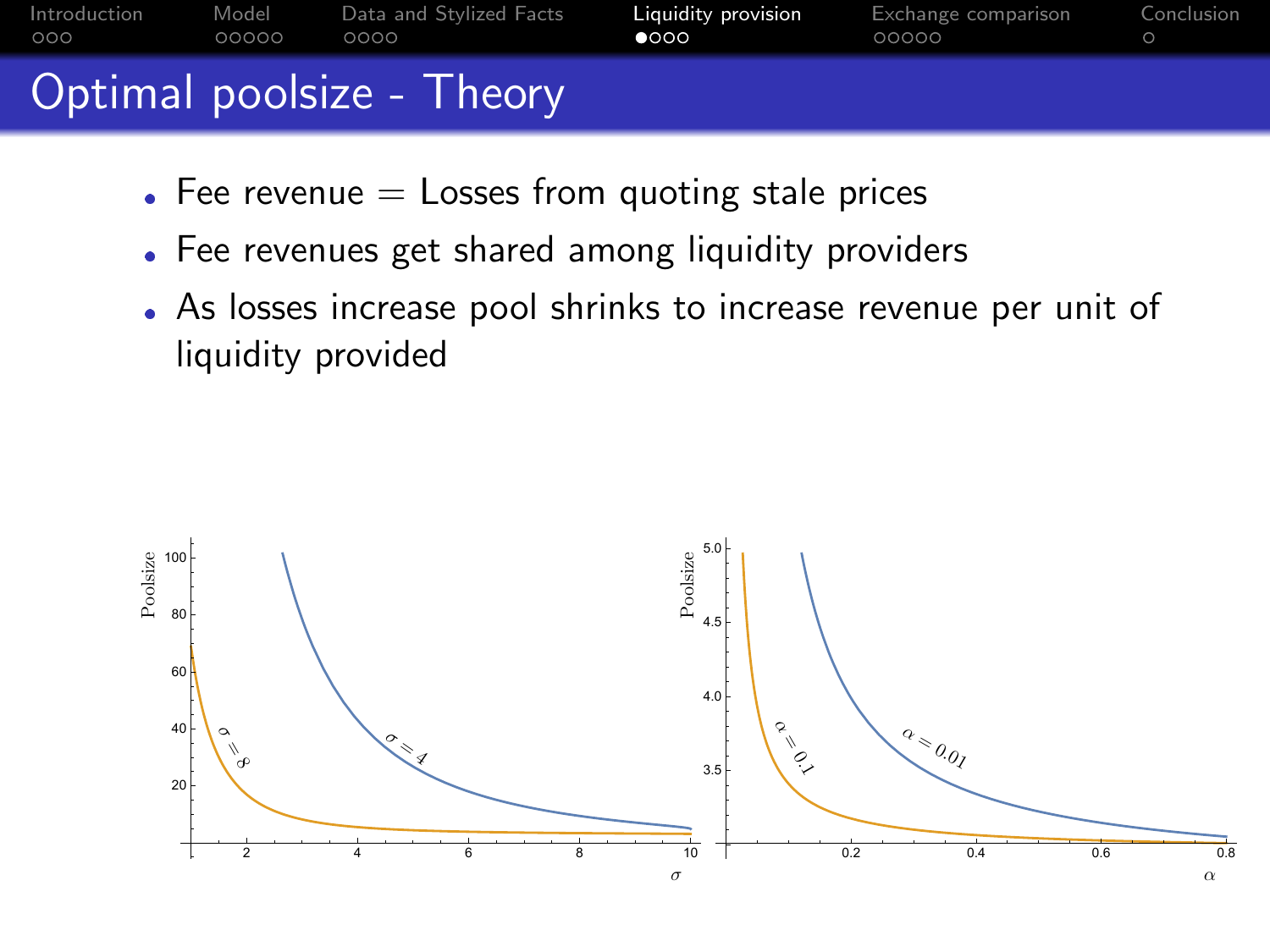| Introduction<br>OOO - | Model<br>OOOOO | ററററ | Data and Stylized Facts | Liquidity provision<br>റ∩റെ | Exchange comparison<br>OOOOO | Conclusion |
|-----------------------|----------------|------|-------------------------|-----------------------------|------------------------------|------------|
| $\sim$                |                |      |                         |                             |                              |            |

#### Optimal poolsize - Empirical

|               | $\left(1\right)$ | (2)        | (3)              | (4)              | (5)              |
|---------------|------------------|------------|------------------|------------------|------------------|
| Volatility    | $-14646277.8***$ |            | $-14193779.4***$ | $-13976232.8***$ | $-15986481.5***$ |
|               | (1907118.6)      |            | (1742450.0)      | (1615636.4)      | (2208943.9)      |
| Volume (USD)  |                  | $0.255***$ | $0.255***$       |                  |                  |
|               |                  | (0.0739)   | (0.0739)         |                  |                  |
| Number trades |                  |            |                  | $3051.9**$       |                  |
|               |                  |            |                  | (1521.2)         |                  |
| Reversals     |                  |            |                  |                  | 18963.9**        |
|               |                  |            |                  |                  | (9073.6)         |
| $R^2$         | 0.000925         | 0.0498     | 0.0507           | 0.0338           | 0.0264           |
| Observations  | 263,750          | 279,040    | 263,750          | 263,750          | 263,750          |

- Poolsize decreasing in innovation and
- increasing in uninformed trading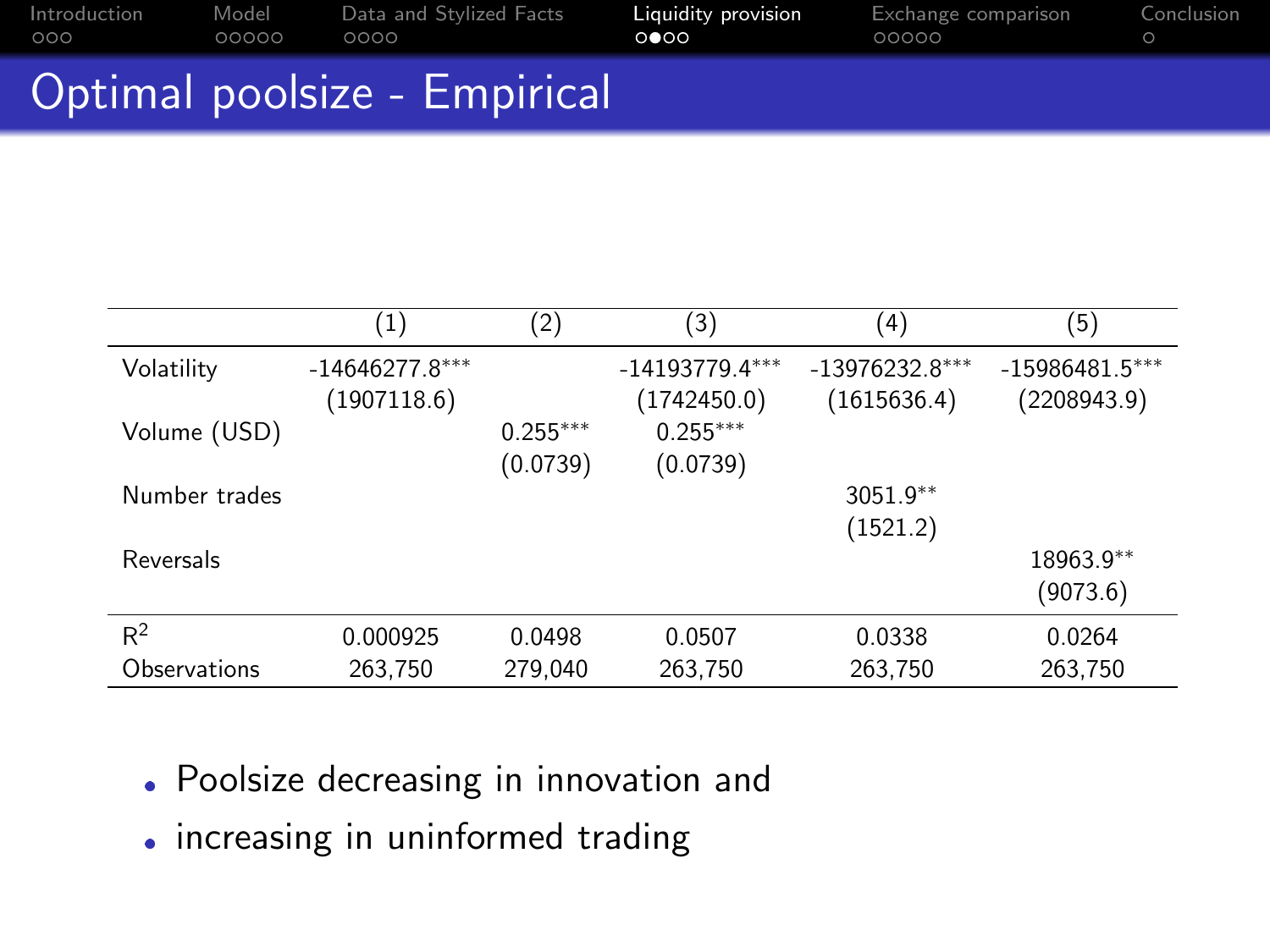| Introduction | Model | Data and Stylized Facts          | Liauidity provision | Exchange comparison | Conclusion |
|--------------|-------|----------------------------------|---------------------|---------------------|------------|
| 000          | 00000 | OOOO                             | റററെ                | 00000               |            |
|              |       | Stability in liquidity provision |                     |                     |            |

- No short term evaporation of liquidity
- Only 1.17% of sample are liquidity withdrawals
- Only 1,801 events where the same address added and withdrew liquidity within 50 blocks. Median size USD 146.75
- Only 18 observations where
	- deposit and withdrawal over USD 1,000
	- within 5 blocks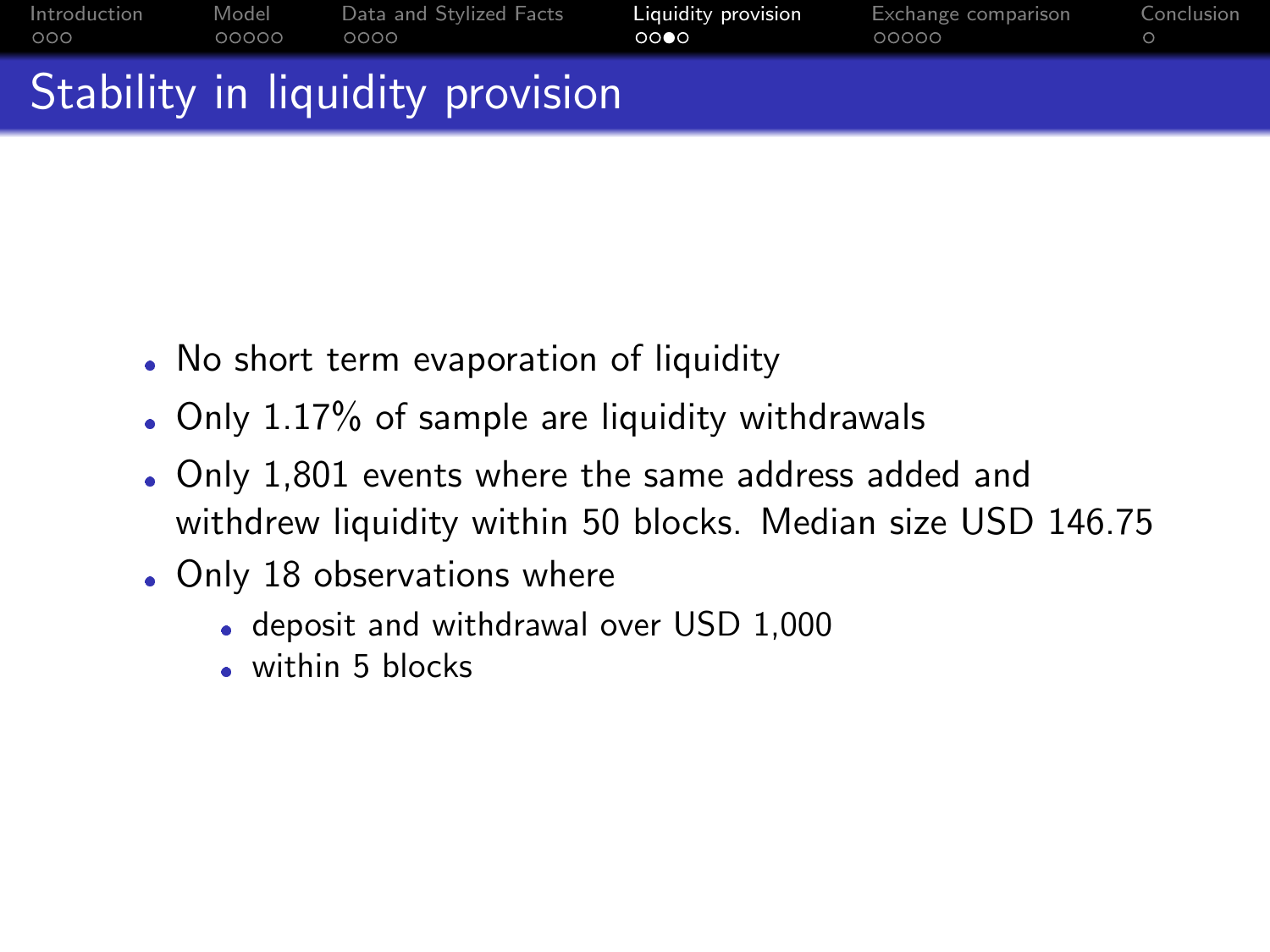

### Liquidity provision - May 19, 2021

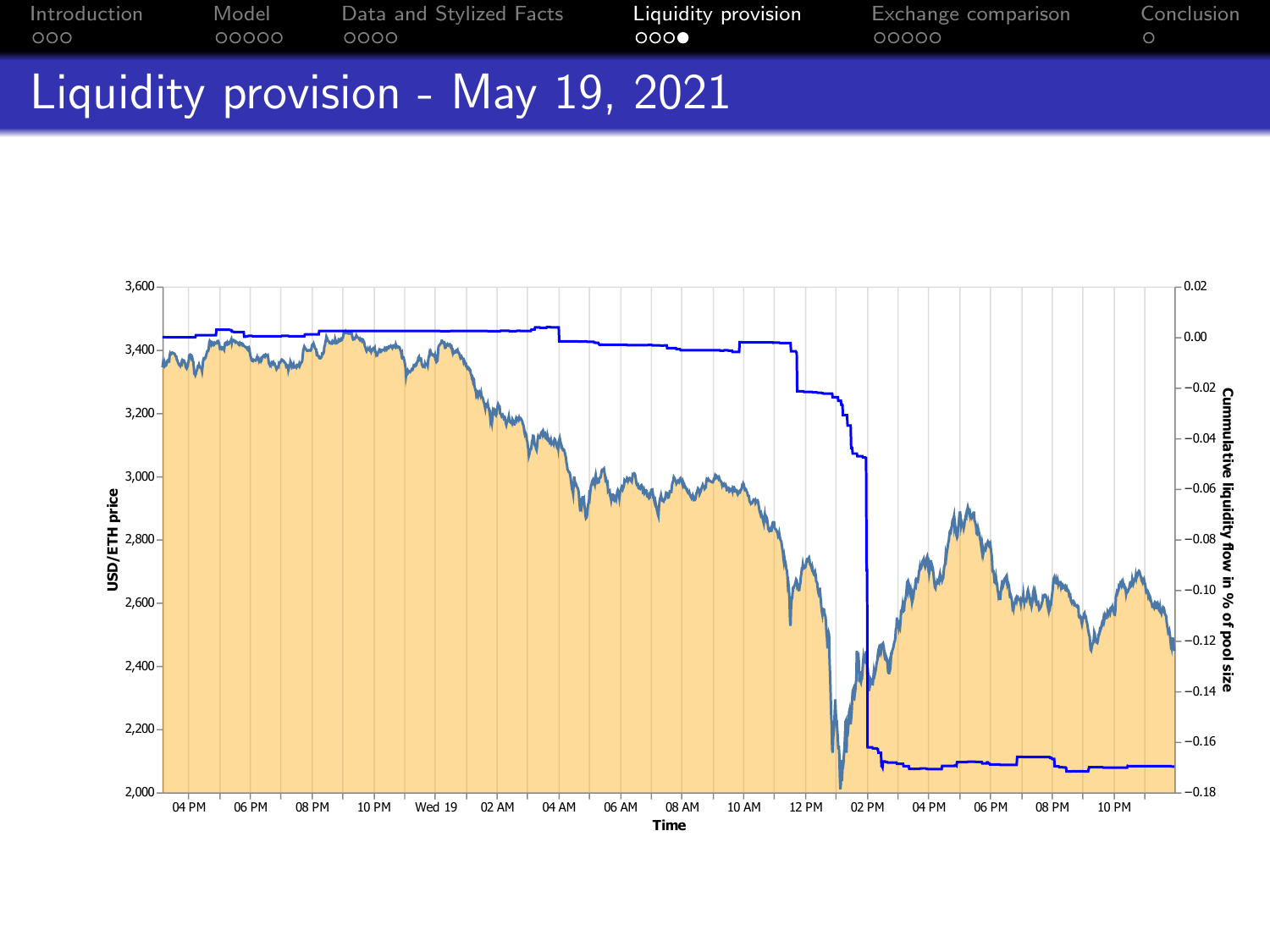<span id="page-17-0"></span>

| Introduction | Model | Data and Stylized Facts            | Liauidity provision | Exchange comparison | Conclusion |
|--------------|-------|------------------------------------|---------------------|---------------------|------------|
| 000          | 00000 | 0000                               | 0000                | 00000               |            |
|              |       | Comparison to a limit order market |                     |                     |            |

# • Liquidity pools

- track limit order market prices
- can have lower price impact
- have lower variation in price impact
- We collect minute interval data from Binance, the largest crypto exchange
- Identify 384 tokens that trade on both
- Eliminate pairs with small trading volume and end up with 27 cross listed tokens.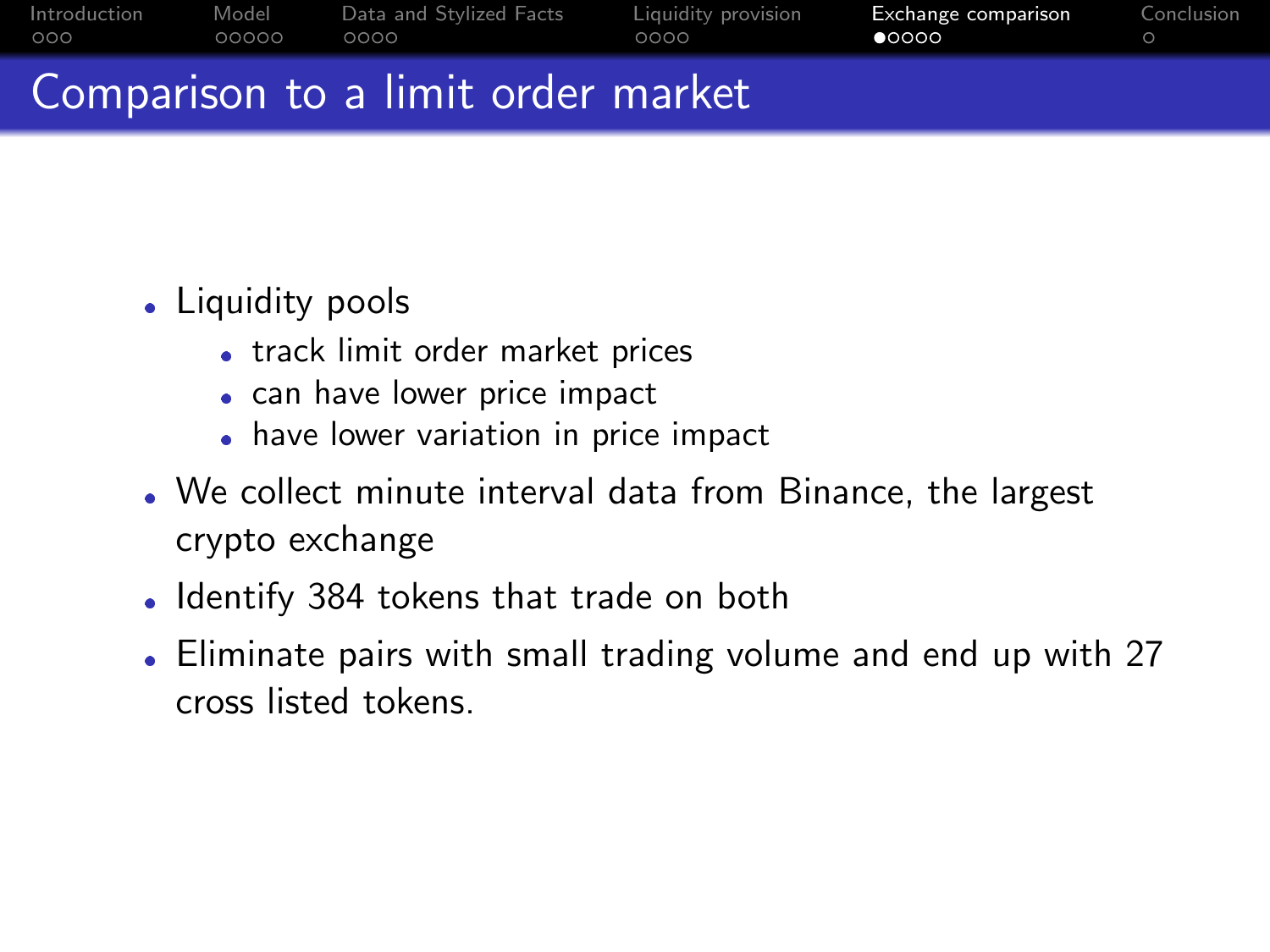



Figure: Pricing error and pool size Pricing difference for the USDC/ETH pair when comparing Binance to Uniswap in percent of the Binance price (blue line, right axis) and pool size of the Uniswap USDC/ETH pool (orange, log-scale, left axis).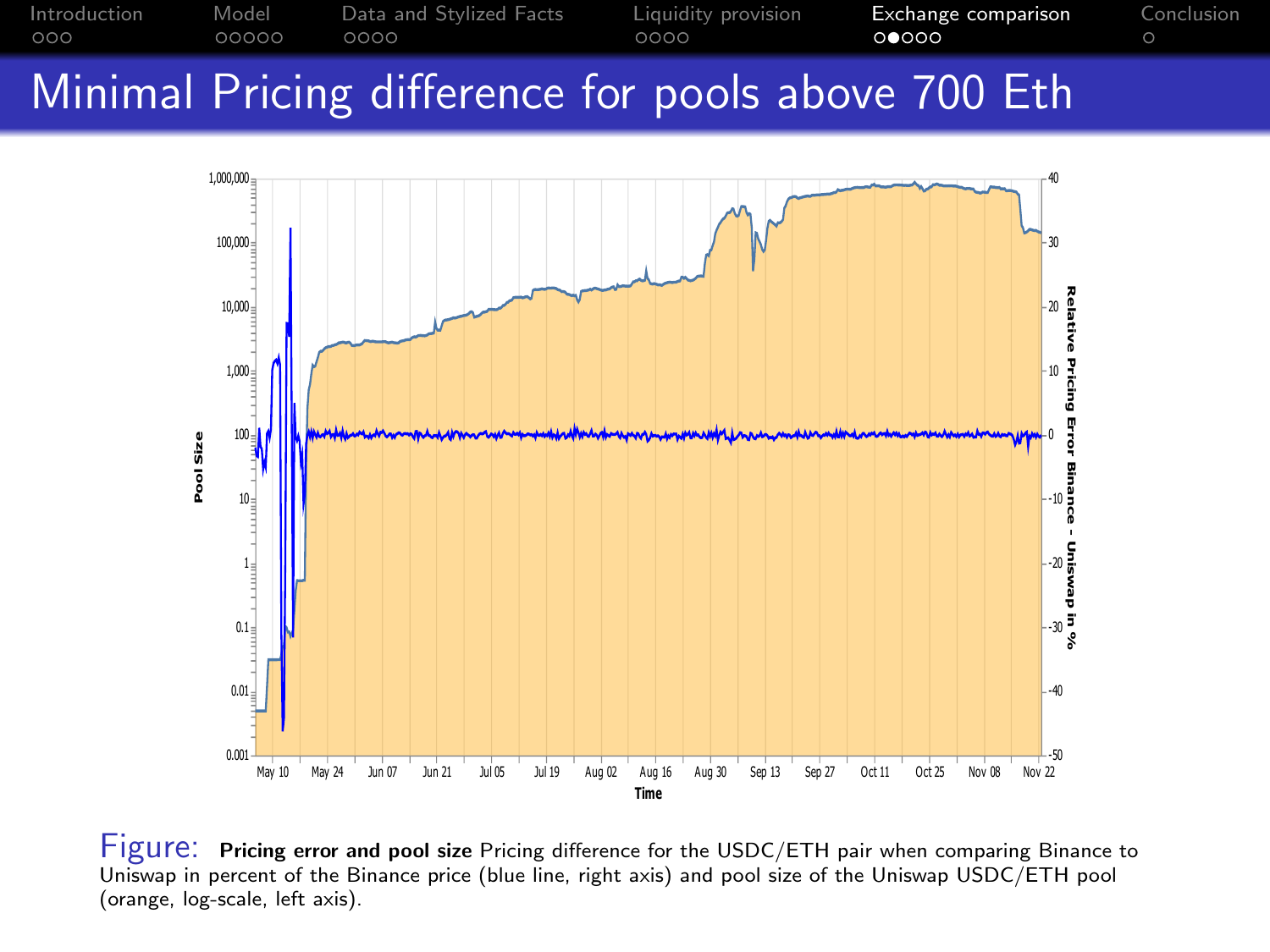



Figure: Intraday prices for the USDC/ETH pair on October 21, 2020 The graph shows minute-by-minute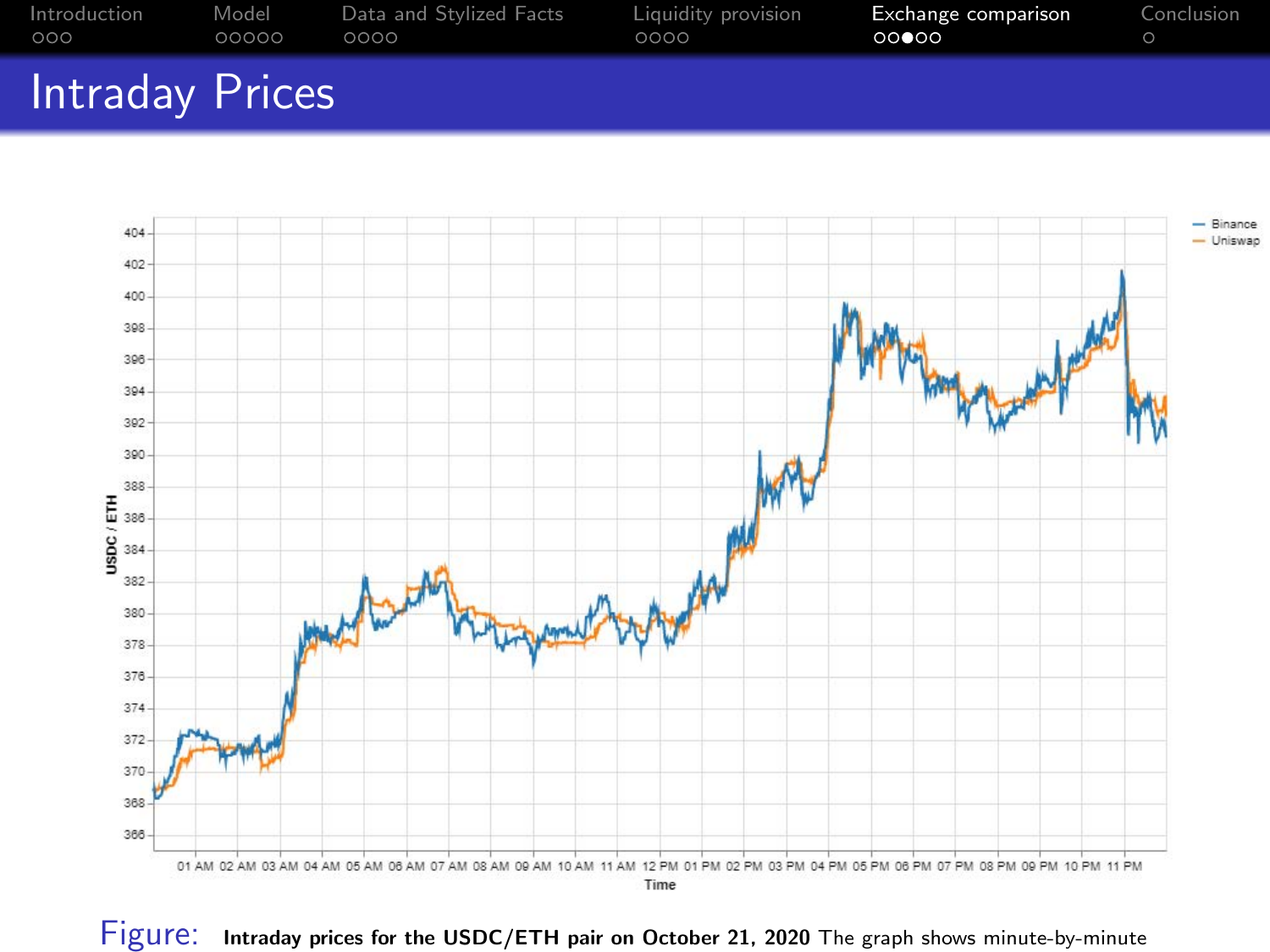

Figure: Price Impact of USDC/ETH on Uniswap (orange, green) and Binance (blue). Price impact is computed as change in price over volume (green and blue lines) as well as analytically as the price change for a marginal unit bought using the bonding curve formula (green line).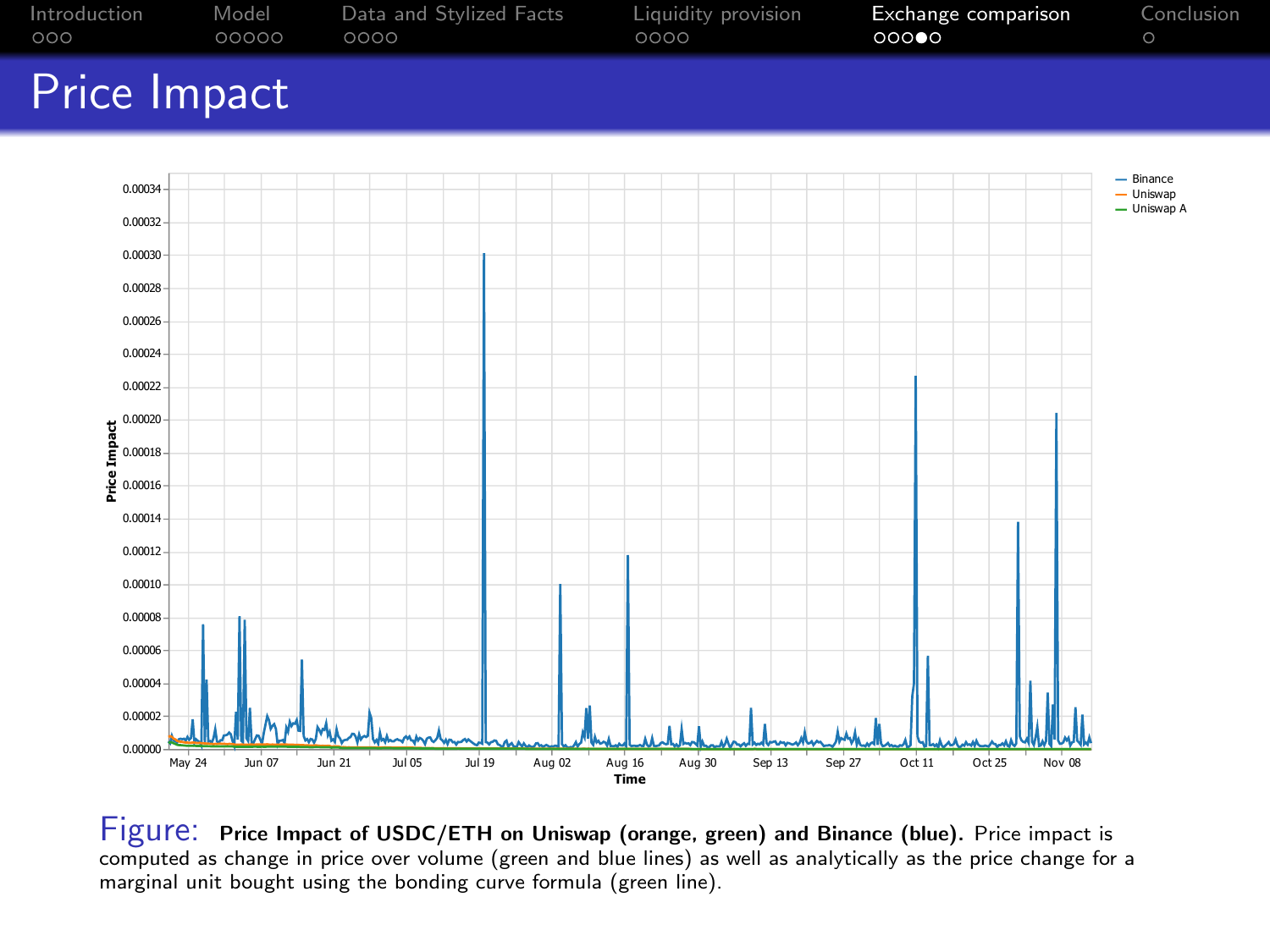

## Trading Volume